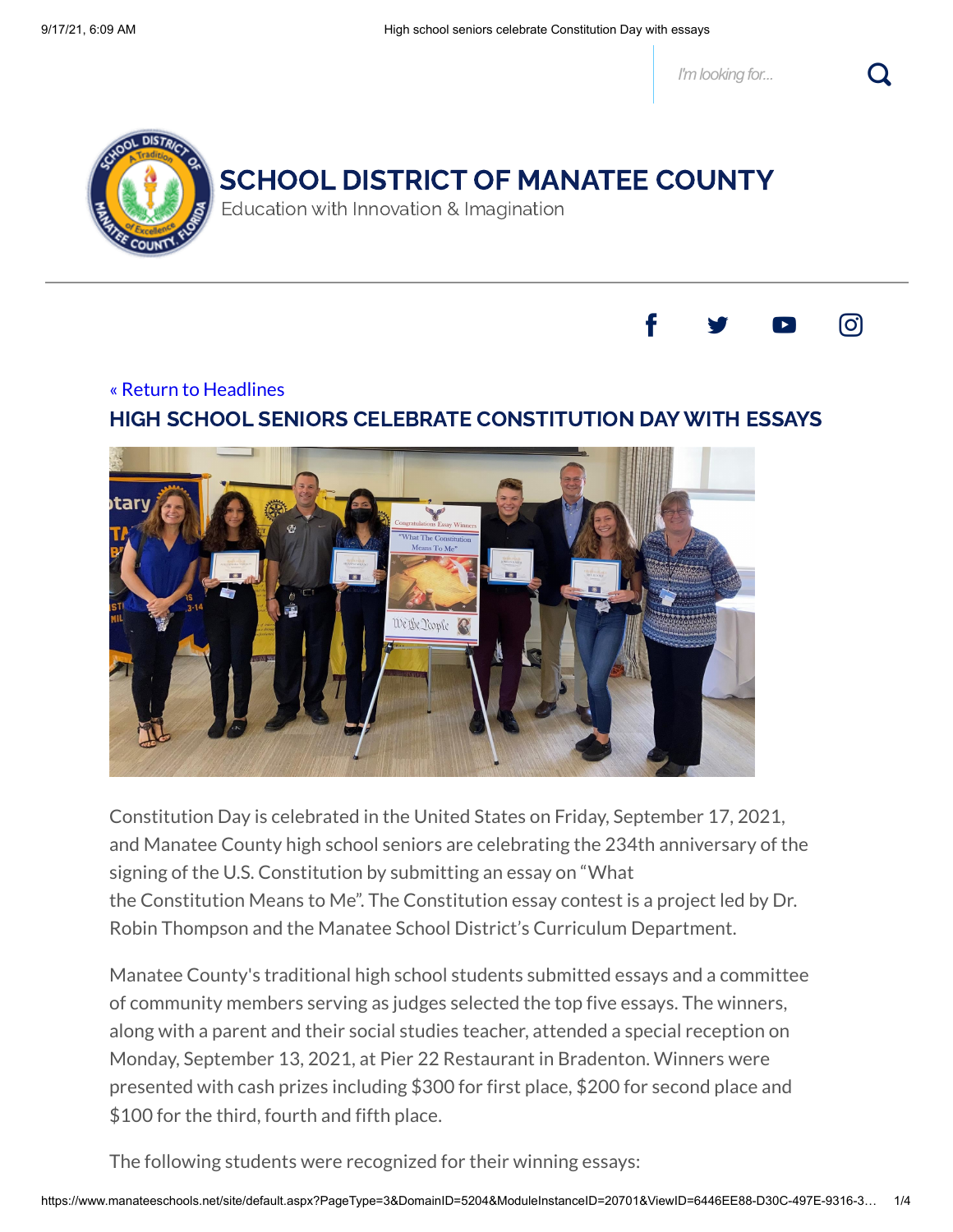First place - Alexandra Vernon, Palmetto High

Second place - Aura Lopez Ignacio, Bayshore High

Third place - Jordan Baker, Lakewood Ranch High

Fourth place - Mia Rooke, Palmetto High

Fifth place - Arianna Majano, Lakewood Ranch High

Congratulations!

Thanks to our community judges including Tarnisha Cliatt, President of Manasota Black Chamber of Commerce; Kathy Doddridge, Regent, Manatee Chapter of the National Society of the Daughters of the American Revolution; Gregory Hagopian, Esq., Gallagher & Hagopian, Attorneys; and Brian A. Iten, Esq., Manatee County Sheriff's Office.

Thank you to our sponsors:

Gallagher and Hagopian Attorneys

W. Wade Thompson P.A.

Kallins & Little & Brosious

Chris M. Pratt, P.A.

The Constitution Day Essay Contest and Reception was founded by Dave "Watchdog" Miner; and organized with assistance from Bradenton Rotary Club and the Manatee Education Foundation.